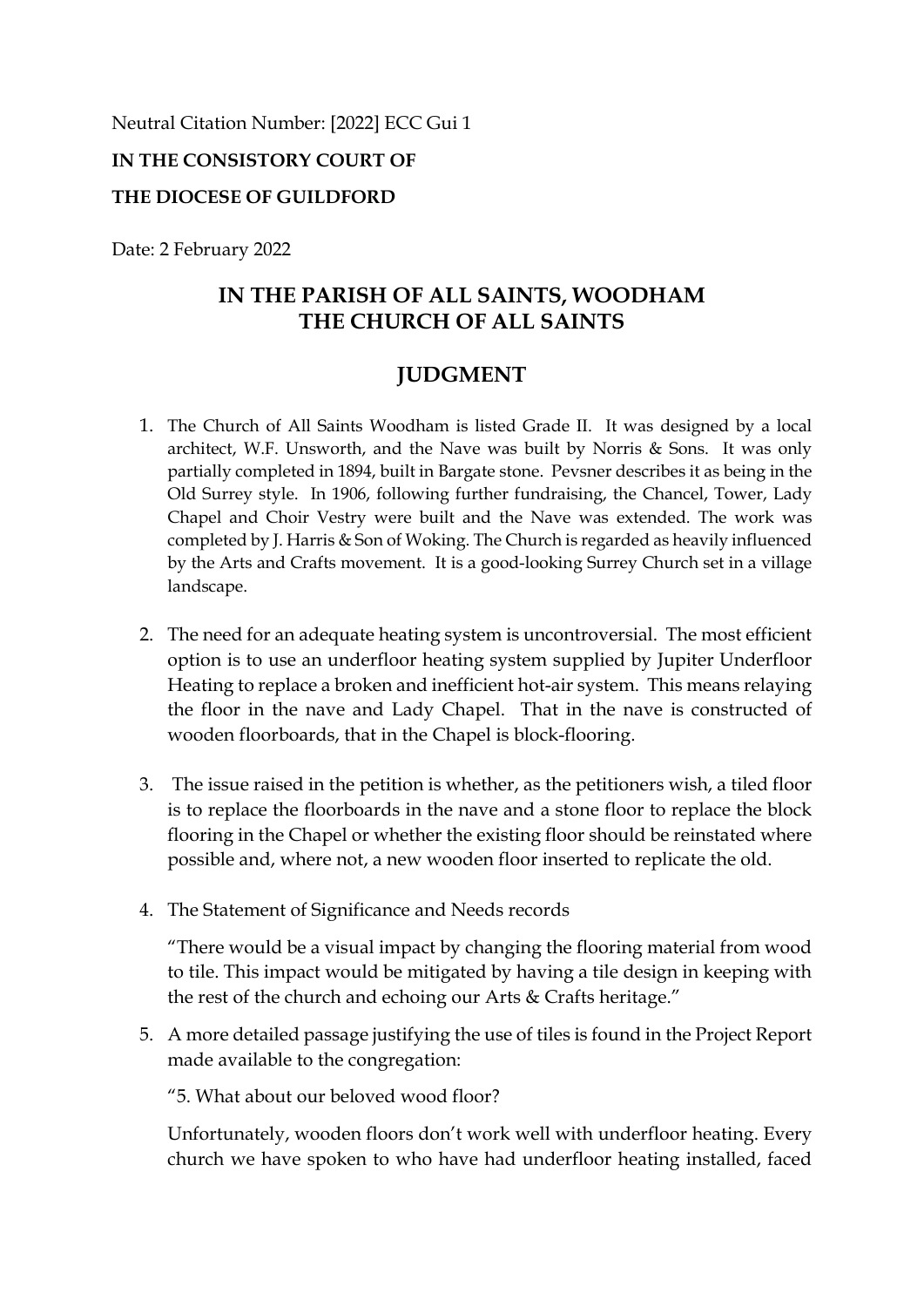unhappiness from some members of the congregation who did not want their current floor surface changed. However, they all reported that when the same members re-entered the building to see the new floor in place, all said how surprised and delighted they were with the result. We have worked hard with our architect to come up with a Nave floor tiling design which is in keeping with our Arts and Crafts heritage. The Nave will be in handmade tiles from Aldershaw Tiles: in Sussex Red with Sussex Dark for the border design. The Sussex Red will be in a herringbone design for the centre aisle, to echo the red herringbone pattern tiles we already have in the Chancel. The Lady Chapel will be Hanover Griege Honed Limestone from Natural Stone Consulting, to echo the rest of the stonework in the Lady Chapel."

6. The Victorian Society express reservations about the use of a tiled and limestone floor in preference to the reinstatement of wooden flooring:

"Firstly, the existing woodblock floor is characteristic of the Arts and Crafts nature of the church and contributes to the well-preserved interior of the building. [...] the replacement of woodblock for tile will have a discernible effect on the acoustics of the building and this should be carefully considered. In light of these concerns, the Society recommends that the option of installing woodblock floor over underfloor heating is explored. This has been done successfully at St Barnabas Oxford, St Thomas Telford Park (where it was used with the Jupiter system proposed here), and in the quire aisles at Manchester Cathedral. While the installation is slightly more difficult, as it requires the blocks to be very dry before installation, it does have a superiority over tile as the thermal qualities of wood mean that, once warm, heat is retained for longer. If the existing woodblocks could be reused this would also reduce the cost as well as improving the ecological impact of the proposals. The Society believes this option would preserve the church's character while also delivering the parish's needs."

7. The parish has responded:

"In relation to the acoustics, we consulted our Quinquennial Inspecting architect (Mandy Lorenz) and our Director of Music (Rick Erickson) when plans were at an early stage, and both were the opinion that a tiled or stone floor would be more likely to sharpen and improve the acoustics, than be to their detriment. In relation to the suggestion of retaining the wood flooring on top of an underfloor heating system, the Lady Chapel floor is currently wood block (on concrete), whereas the Nave is longer strips of wood (on concrete) and it is not known whether these will be easily removable without damage, and therefore if we were to have a wood block floor on top of the underfloor heating, it may necessitate purchase of new wood blocks. In relation to whether it would be suitable from a heating perspective, I have consulted Jupiter who have explained that the thermal properties are such that if a wood block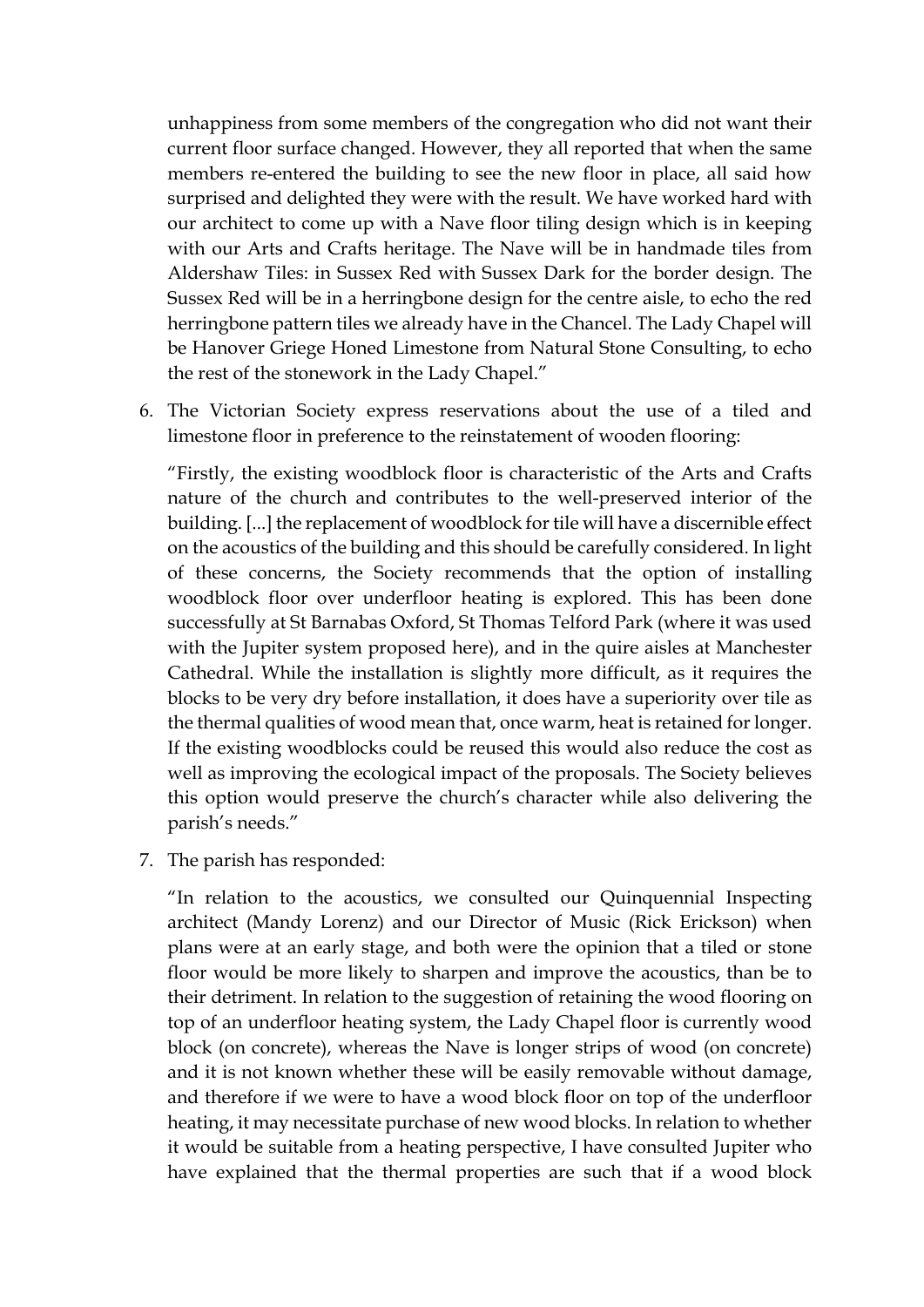flooring were used, the underfloor heating system would be insufficient and radiators or other supplementary heating would be necessary, which would increase the cost considerably. I provided the Victorian Society comments to Jupiter and received the following email reply from Patrick Letch, Senior Project Consultant at Jupiter on 6 September:

"There are several components to unpick when comparing wood and tile as floor finishes within the context of this project:

- Retention of warmth,
- Thermal resistance,
- Suitability over underfloor heating.

### **Retention of warmth:**

 A material's ability to retain thermal energy is a product of its specific heat capacity and its density, the term 'thermal mass' is often used to describe this. European Oak has a relatively high specific heat capacity at ~2400J/kgK and has a density in the region of 720kg/m<sup>3</sup>. 2 • An 'average' porcelain or ceramic tile is 10-12mm thick and has a specific heat capacity of ~850-1070J/kgK and a density in the region of  $2300-2400\text{kg/m}^3$ . This means that to raise the temperature of 1m² of a 20mm thick oak floor would require 34.56kJ of energy. To achieve the same with a tile that is say 11mm thick with an average specific heat capacity and density would require 24.82kJ/m<sup>2</sup>-a shade under 30% less energy. This means that 30% more energy would have to be supplied to a timber floor finish to raise its temperature to that desired of the underfloor heating system to heat the space. This might [not] sound significant but the reality is that this retention of energy will only come into play when floor heating systems are switched on and off. When using a heat pump the heating is kept at a steady state to maximise efficiency, this method of operation also keeps the heavy building fabric warm and dry.

### **Thermal resistance**:

The greater the thermal resistance of a floor covering material the more energy that needs to be supplied for the floor surface temperature to be increased. The thermal resistance of a 20mm thick timber is typically 0.12m²K/W where a tiled finish is normally considered at 0.025m²K/W-four to five times lower! The reduction in thermal resistance will allow the heat pump to be operated at a significantly lower flow temperature whilst offering the required heat output. This lower flow temperature allows the heat pump to operate at a greater coefficient of performance, reducing the electricity required for the long-term. Over many decades of operation this will amount to a significant difference.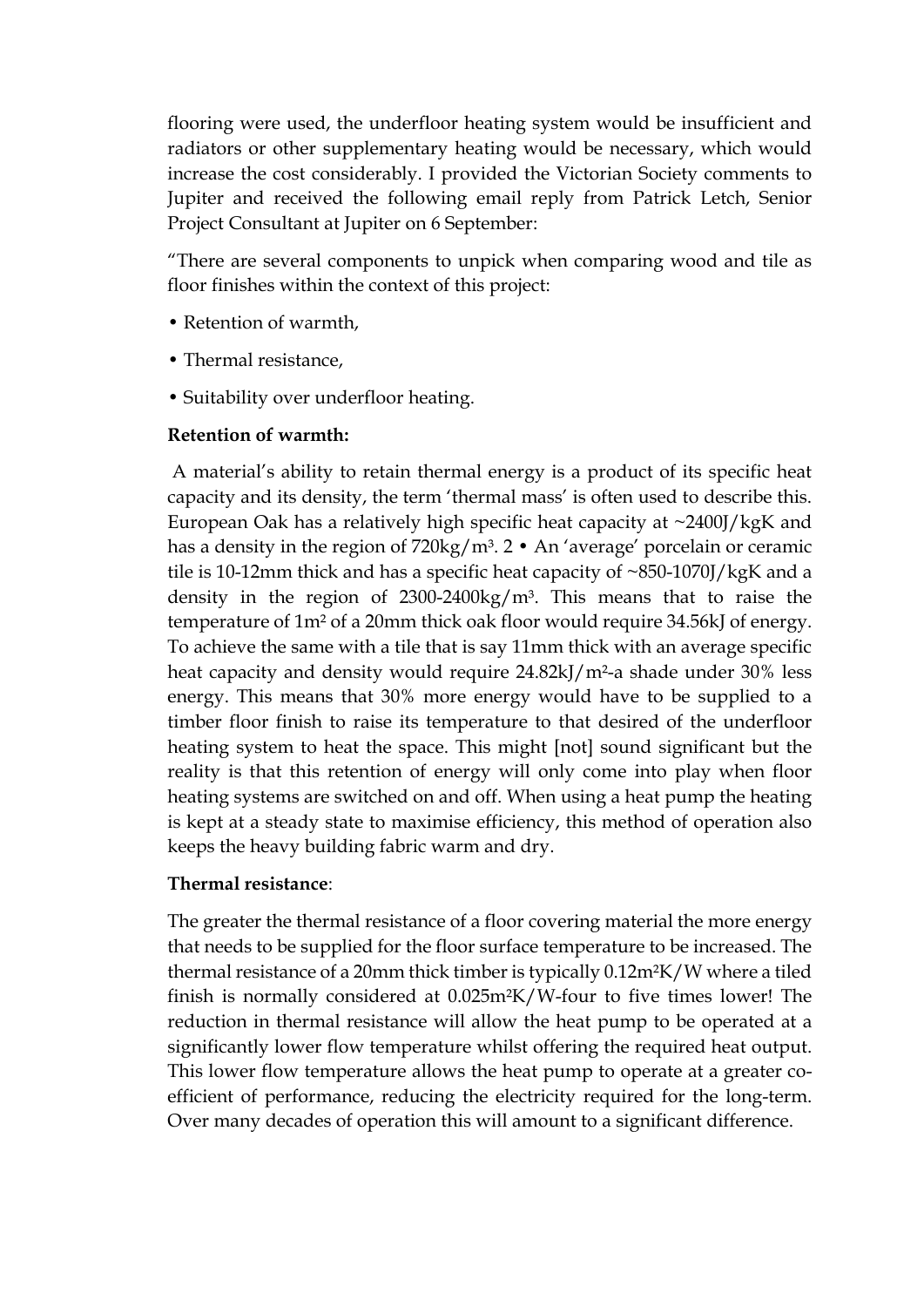#### **Suitability over underfloor heating**:

Timber flooring over underfloor heating can work successfully provided that strict control over its surface temperature is maintained. Timber expands and contracts tangentially to the direction of its grain in response primarily to changing humidity. Relative humidity is of course linked to temperature. The most commonplace advice is to keep the temperature of the surface of the timber floor below 27°C to mitigate the risk of its failure - this dramatically reduces the heat output available to a conservative maximum of 50W/m² with flooring typically installed in a domestic context. 50W/m² is simply insufficient to reliably warm the heavy building fabric and air present in historic church buildings and would necessitate the costly and aesthetically detrimental installation of a supplementary heat source such as fan convectors. If this were a space with comparatively low heat losses then this would not present a problem at all. Timber flooring is not necessarily more difficult and it does not need to be exceptionally dry prior to installation, it simply needs to be acclimatised to a 'mid-point' of the conditions it is likely to see in service. If the wood were very dry prior to installation and the heating system were then shut off (for some maintenance purpose for example) then the timber would likely expand rather than shrink in response. If the original timber flooring has been re-laid on bitumen then processing it so that it can be re-laid beautifully is a seriously labour and time-intensive process that I would wager will be significantly more expensive than tiling the floor. As an aside, our system has not been installed at St Thomas in Telford Park. I trust this is helpful but please let me know if there is anything else you need." For the reasons stated above, a tiled flooring is preferable in terms of both heat output and cost, and we continue to propose it."

8. As importantly, the Victorian Society opposed the tiling design:

"The tiled design, while generically 'Victorian', is characteristic of a different style and period of church design. Secondly, while the application states that the new floor references the existing chancel, the proposed design is more complex and would invertedly emphasise the importance of the nave to the diminishment of the chancel, incorporating grey tiles which are not found elsewhere in the building."

9. The parish responded to the Victorian Society's comments:

"The tiling design was produced after several drafts by our architect (Sarah Khan) until we arrived at the final version submitted. Nevertheless, as a member of the Victorian Society, I take seriously their comments and expertise. If the DAC wishes, I would be happy to engage with the Society to ask whether there were specific amendments that they would propose to the tiling design.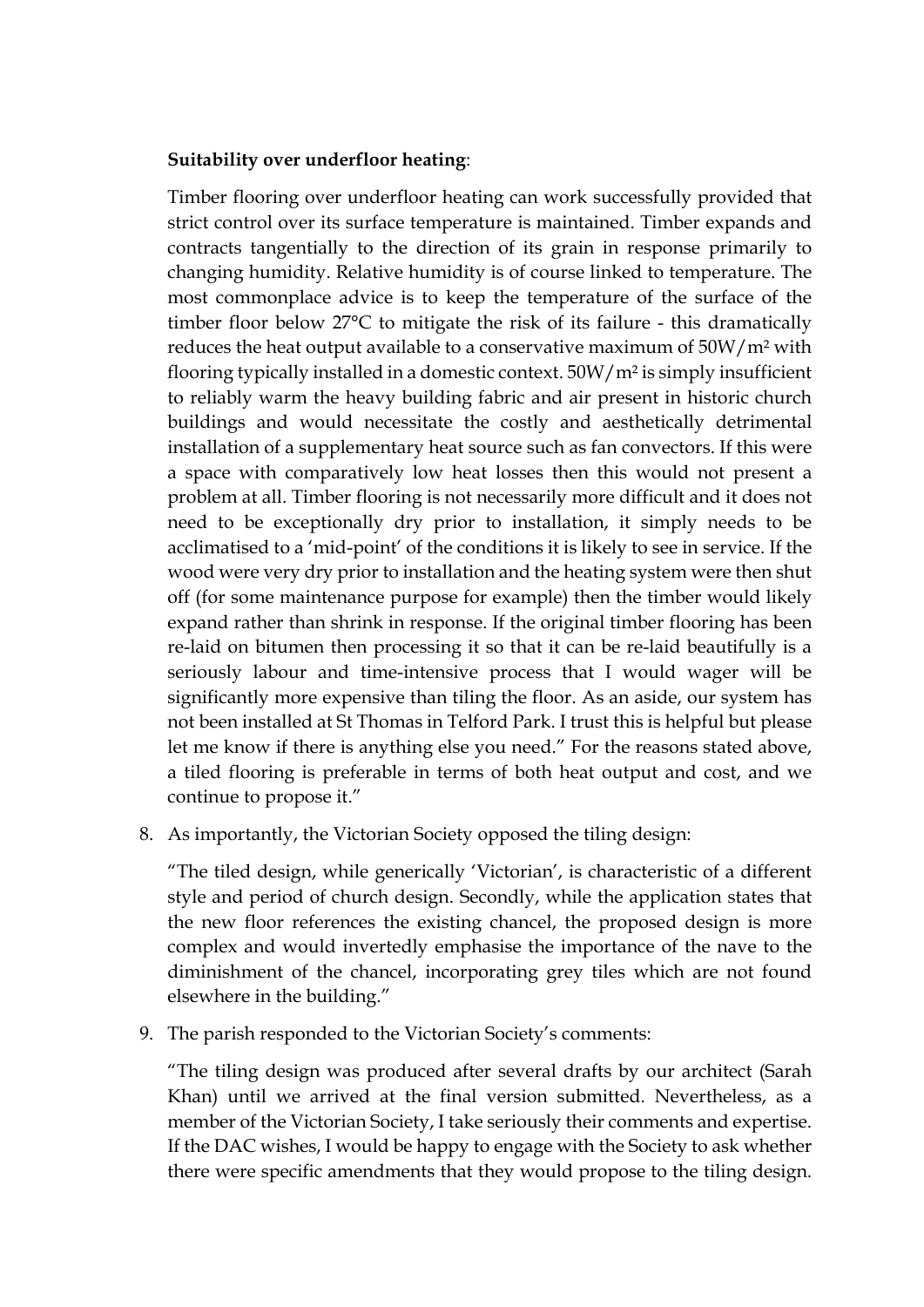If the DAC, and All Saints, were in favour of such amendments I could engage with our appointed architect to produce a revised plan accordingly – at additional expense to All Saints."

- 10. The CBC had not then been consulted and I considered that it would be helpful to have their views on the petition as a whole, but particularly against the background of the comments of the Victorian Society and the petitioners' response to them.
- 11. The Victorian Society had not expressed outright opposition to the proposal to install a tiled and granite floor. Rather, it had raised with the petitioners the need to consider and to justify the replacement of the wooden flooring. From the material that I have set out above it is clear that the petitioners fully explored that option and, on the basis of a comprehensive consideration of the material factors, concluded that wooden flooring was not the preferable option. I am satisfied that the reservations expressed by the Victorian Society are proper and thoughtful aesthetic reservations but its view cannot counter the detailed comments which formed the basis of the petitioners' conclusion. Furthermore, I am satisfied that the petitioners have fully considered the aesthetic loss that will be occasioned by their proposal and, indeed, have also taken into account the reluctance shown by some members of the congregation.
- 12. The design of the proposed tiling was, however, a matter upon which there was both time and advantage in having the advice of the Victorian Society as to the form of the most suitable design. I stated in a Memorandum to those concerned that the DAC or members of it should be invited to contribute. I therefore delayed the grant of the faculty until the CBC has been consulted and the petitioners and their advisers had had the opportunity of meeting with the Victorian Society to discuss the final design of the tiling.
- 13. On 18 January 2022, Mr Vincent, the petitioners' heating project co-ordinator described the result of the further consultation that had taken place on 3 January 2022 with the DAC, the Church Buildings Council and the Victorian Society. This resulted in two options being put forward for consideration as to the design of the flooring.
- 14. The DAC responded on 12 January 2022 indicating that the members of the DAC, having looked at both floor plans, unanimously felt that the second one with the horizontal tiling was preferable.
- 15. On 14 January 2022, Mr Hughes, the Senior Conservation Adviser of the Victorian Society, welcoming the opportunity of providing further advice, stated that both options would be acceptable to the Society but, like the DAC,